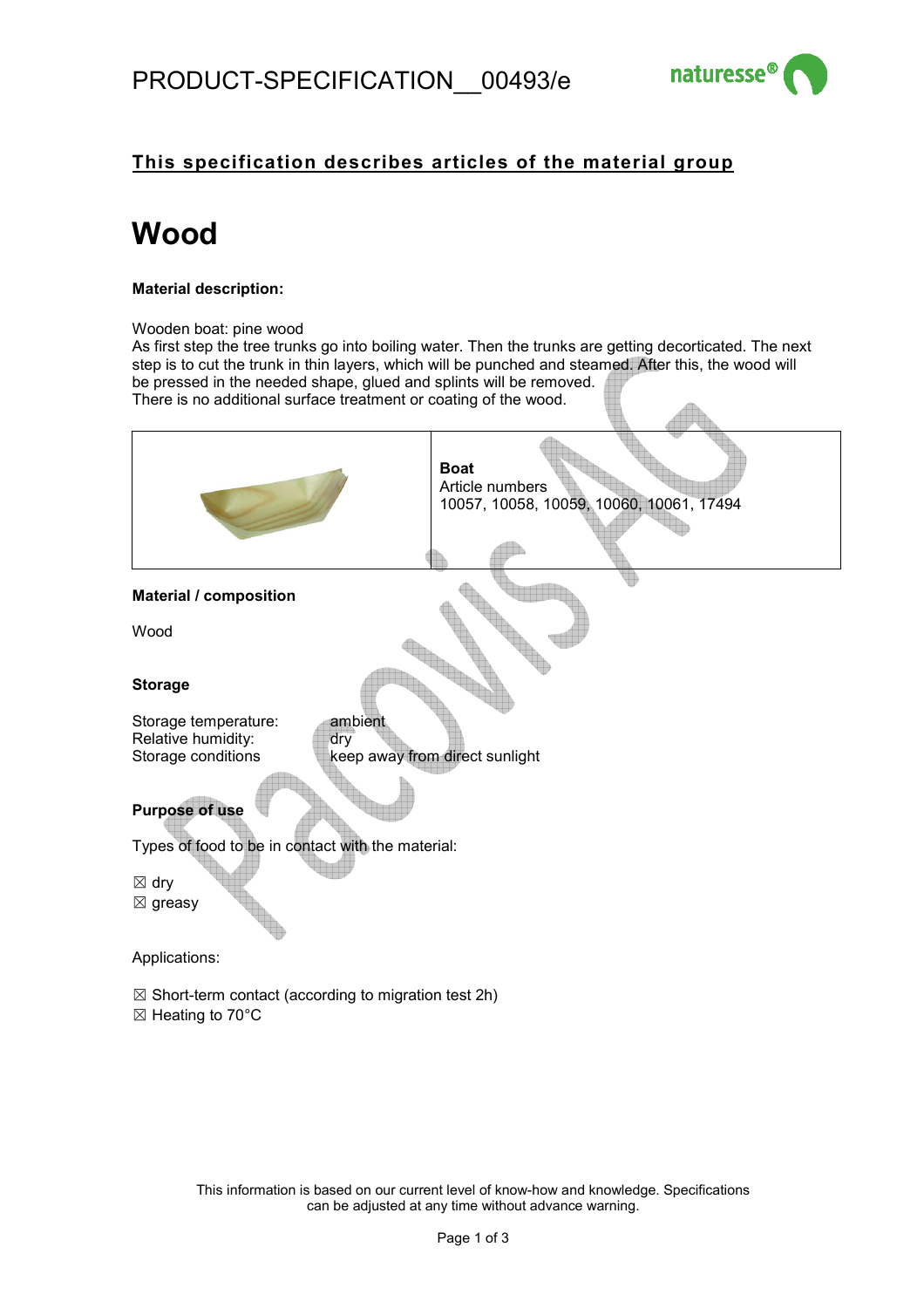

#### **Declaration of compliance**

These articles meet the following regulations and are suitable for direct contact with food :

☒ **Regulation (EC) No 2023/2006** on good manufacturing practice for materials and articles intended to come into contact with food

☒ **Regulation (EC) No 1935/2004** on materials and articles intended to come into contact with food and

☒ **SR 817.023.21** The Swiss Ordinance on Materials and Articles in Contact with Food

#### **Overall migration**

Tested under the following conditions (according to test report SQTS 2017L06264):

| <b>Simulant</b>                                           | Time           | Temperature |
|-----------------------------------------------------------|----------------|-------------|
| $\boxtimes$ E: Poly(2,6-diphenyl-p-phenylenoxid) or Tenax | 2 <sub>h</sub> | 70°C        |

The global migration values are below the limit of 10 mg/dm² or 60 mg/kg.

#### **Specific migration**

 $\boxtimes$  No substances with a specific migration limit are observed.

 $\boxtimes$  Formaldehyde: Below the limit of determination

#### **Calculation basis**

 $\boxtimes$  Ratio of food contact surface area to volume used to establish the compliance of the material or article: 6 dm²/kg

#### **Microbiology**

The microbiological findings of the sample are inconspicuous and correspond to the microbiological basic load.

#### **Heavy metals**

No increased heavy metal values (lead, cadmium, chromium, mercury) were detected in the packaging. The sum of the measured elements is below the limit of 100 mg/kg according to the ChemRRV as well as the directive 94/62/EC.